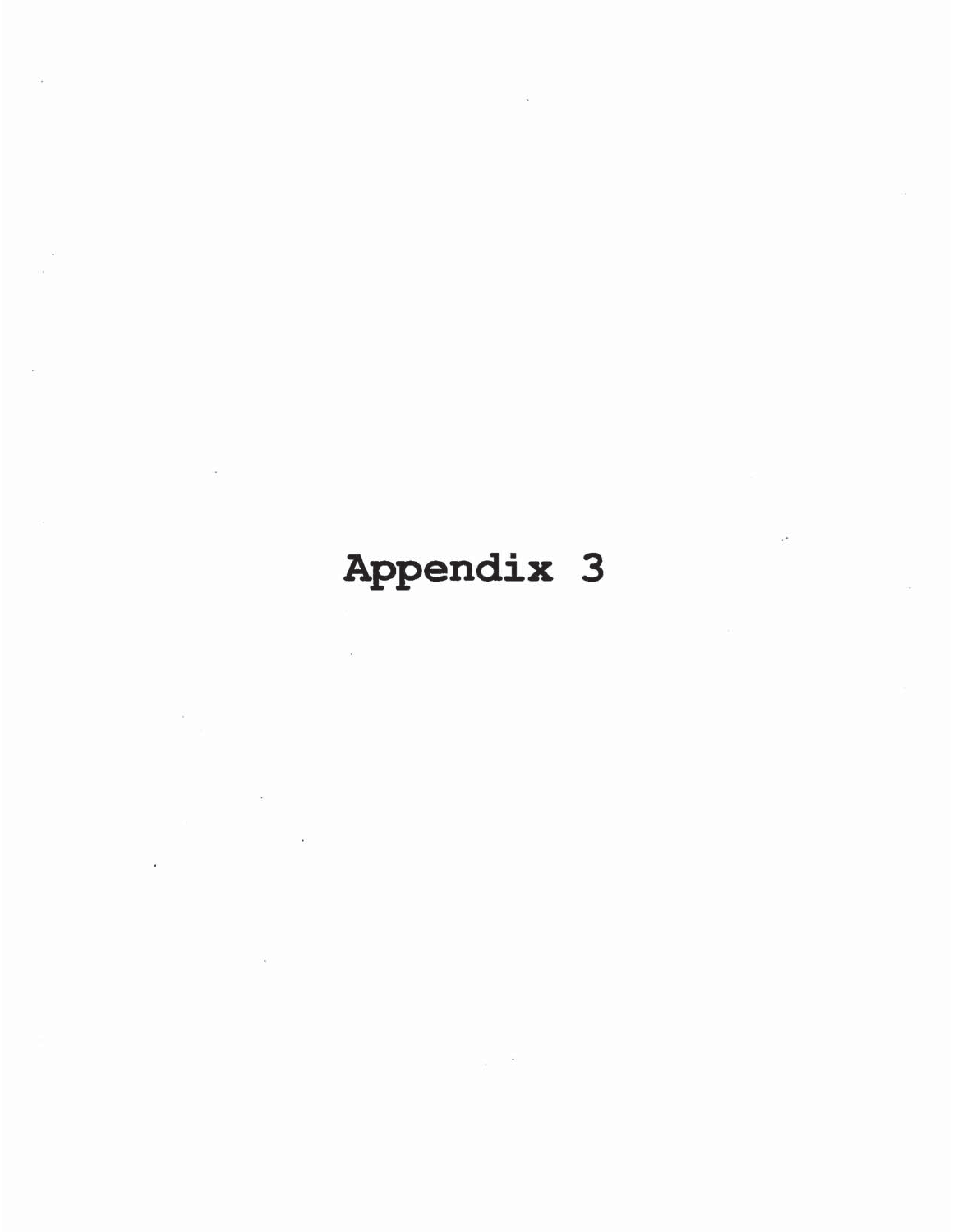## Dissent by Task Force Member, Roy Chang

I, Roy Chang, respectfully disagree with the Task Force's decision to exclude all CAAP tort cases from the case triage and tier program. In establishing this Task Force, our Chief Justice intended for us to come up with changes and recommendations to our current civil justice system which would help to "reduce the costs of and delays in civil litigation, and to streamline the litigation process." He also directed that the "recommendations should seek to achieve demonstrable improvements with respect to the time and costs expended in resolving civil cases." Tort cases constitute 25% of all civil filings, and amount to 40% of all non-foreclosure civil cases. The proposed exclusion of CAAP cases from this program would be contrary to the intent and purpose of the Chief Justice's initiative, and would leave a large number of cases out of the proposed streamlining process.

The Conference of Chief Justices Civil Justice Improvements Committee ("CJI Committee") made several key recommendations ("CJI Recommendations") which are cited, in part, below:

 Recommendation 1.1 requires the court to manage civil cases from "time of filing to disposition" by setting requirements for reaching just and prompt case resolution. "These requirements should at a minimum include a firm date for commencing trial and mandatory disclosures of essential information."

 Recommendation 4.2 requires the court to "establish deadlines to complete key case stages, including a firm trial date."

 Recommendation 4.3 states: "To keep the discovery process proportional to the needs of the case, courts should require mandatory disclosures as an early opportunity to clarify issues, with enumerated and limited discovery thereafter."

As a plaintiff attorney who has participated in the CAAP program since its inception, I have seen firsthand the problems with the program. The CAAP statistics are deceiving. While they show that CAAP cases are being resolved with limited number of appeals, they also show that a significant majority of the cases usually take more than a year to resolve. The primary reason for this delay is because the Hawaii Arbitration Rules ("HAR") leave discovery and case management solely to the arbitrators and parties themselves. As a result, there is no uniformity in discovery, very little deadlines, and no management from the arbitrator (unless a dispute arises). CAAP cases are put on the back burners, and arbitration dates are routinely moved. The reality is that cases without deadlines and a firm trial date take longer to resolve.

The changes being recommended by this Task force, in many ways, mirror the federal rules, and for good reason. The federal system works and is in keeping with the CJI Recommendations. By comparison, when tort cases (which would have been in CAAP had the case been filed in state court) are in federal court, they proceed more efficiently and resolve sooner because of the early involvement of a judge, a scheduling conference within 2-3 months of filing, required initial disclosures, discovery deadlines, and the setting of a firm trial date. Under the CAAP program, none of this exists, and no trial date is set until 8 months down the road, at the earliest. In my experience and as pointed out by CJI Recommendations 1.1 and 4.2, the absence of a firm trial date removes the incentive and urgency to resolve cases.